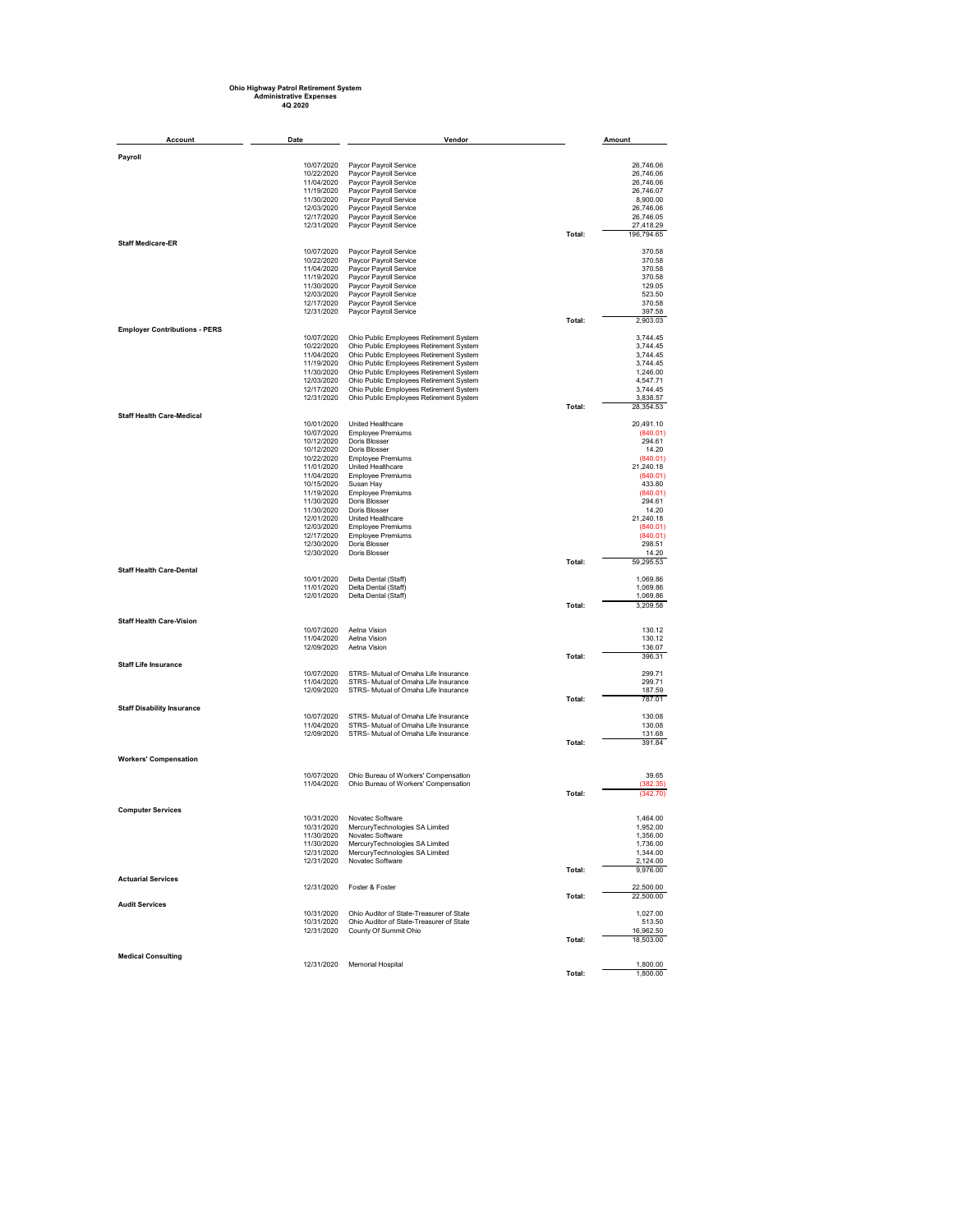| Account                                 | Date       | Vendor                                |        | Amount                |
|-----------------------------------------|------------|---------------------------------------|--------|-----------------------|
| <b>Legal Services</b>                   |            |                                       |        |                       |
|                                         | 10/30/2020 | Bricker & Eckler                      |        | 2,040.00              |
|                                         | 10/31/2020 | Calfee Halter & Griswold              |        | 1.627.50              |
|                                         | 12/31/2020 | Attorney General's Office             |        | 3,719.72              |
|                                         | 12/31/2020 | Bricker & Eckler                      |        | 2,190.00              |
|                                         |            |                                       | Total: | 9,577.22              |
| <b>Service By Others</b>                | 10/01/2020 | Employee Benefit Service Center       |        | 35.25                 |
|                                         |            |                                       |        | 77.05                 |
|                                         | 10/08/2020 | Paycor Payroll Service                |        |                       |
|                                         | 10/11/2020 | <b>ADT Security</b>                   |        | 212.15                |
|                                         | 10/11/2020 | Survey Monkey                         |        | 412.80                |
|                                         | 10/23/2020 | Paycor Payroll Service                |        | 87.60                 |
|                                         | 10/31/2020 | Treasurer Of State                    |        | 2.80                  |
|                                         | 10/31/2020 | Culligan                              |        | 32.50                 |
|                                         | 10/31/2020 | <b>Buck Global LLC</b>                |        | 515.00                |
|                                         | 11/01/2020 | Employee Benefit Service Center       |        | 35.25                 |
|                                         |            | Paycor Payroll Service                |        | 80.50                 |
|                                         | 11/05/2020 |                                       |        |                       |
|                                         | 11/10/2020 | <b>ADT Security</b>                   |        | 212.15                |
|                                         | 11/11/2020 | National Software                     |        | 999.95                |
|                                         | 11/20/2020 | Paycor Payroll Service                |        | 80.50                 |
|                                         | 11/30/2020 | <b>Buck Global LLC</b>                |        | 515.00                |
|                                         | 11/30/2020 | Culligan                              |        | 32.50                 |
|                                         | 11/30/2020 | Treasurer Of State                    |        | 2.94                  |
|                                         |            |                                       |        |                       |
|                                         | 12/01/2020 | Employee Benefit Service Center       |        | 35.25                 |
|                                         | 12/01/2020 | Ohio Mobile Shredding                 |        | 49.02                 |
|                                         | 12/01/2020 | Paycor Payroll Service                |        | 70.69                 |
|                                         | 12/04/2020 | Paycor Payroll Service                |        | 89.00                 |
|                                         | 12/11/2020 | <b>ADT Security</b>                   |        | 212.15                |
|                                         | 12/18/2020 | Paycor Payroll Service                |        | 80.50                 |
|                                         |            |                                       |        |                       |
|                                         | 12/31/2020 | Culligan                              |        | 33.50                 |
|                                         | 12/31/2020 | Treasurer Of State                    |        | 2.66                  |
|                                         | 12/31/2020 | <b>Buck Global LLC</b>                |        | 515.00                |
|                                         |            |                                       | Total: | 4,421.71              |
| <b>Education-Staff</b>                  |            |                                       |        |                       |
|                                         | 12/31/2020 | <b>Brian Fike</b>                     |        | 4.249.00              |
|                                         |            |                                       | Total: | 4,249.00              |
|                                         |            |                                       |        |                       |
| <b>Membership Outreach</b>              |            |                                       |        |                       |
|                                         | 10/31/2020 | Carl Roark                            |        | 85.10                 |
|                                         |            |                                       | Total: | 85.10                 |
| Printing                                |            |                                       |        |                       |
|                                         | 12/25/2020 | Ricoh                                 |        | 613.83                |
|                                         |            |                                       | Total: | 613.83                |
| <b>Postage and Supplies</b>             |            |                                       |        |                       |
|                                         | 10/02/2020 | Pitney Bowes Inc                      |        | 500.00                |
|                                         | 10/03/2020 | United Parcel Service                 |        | 4.04                  |
|                                         |            |                                       |        |                       |
|                                         | 10/12/2020 | Pitney Bowes Inc                      |        | 147.72                |
|                                         | 10/20/2020 | Pitney Bowes Inc                      |        | (33.00)               |
|                                         | 11/20/2020 | Pitney Bowes Inc                      |        | (33.00)               |
|                                         | 12/12/2020 | Pitney Bowes Inc                      |        | 105.00                |
|                                         | 12/21/2020 | Pitney Bowes Inc                      |        | (32.00)               |
|                                         |            |                                       | Total: | 658.76                |
| <b>Telecommunications Services</b>      |            |                                       |        |                       |
|                                         | 10/01/2020 | Time Warner Cable                     |        | 1,159.20              |
|                                         | 10/02/2020 | Keytel Systems                        |        | 102.50                |
|                                         | 11/01/2020 | Time Warner Cable                     |        | 1,162.23              |
|                                         | 12/01/2020 | Time Warner Cable                     |        | 1,161.14              |
|                                         |            |                                       |        |                       |
| <b>Computer Services-Offsite Server</b> |            |                                       | Total: | 3,585.07              |
|                                         | 11/01/2020 | Saed Bahrami                          |        | 325.00                |
|                                         | 12/01/2020 | Saed Bahrami                          |        | 325.00                |
|                                         |            |                                       | Total: | 650.00                |
| <b>Rent Expense</b>                     |            |                                       |        |                       |
|                                         | 11/01/2020 | <b>Triangle Commercial Properties</b> |        | 4,232.80              |
|                                         | 11/01/2020 | <b>Triangle Commercial Properties</b> |        | 6,077.50              |
|                                         |            |                                       |        |                       |
|                                         | 12/01/2020 | <b>Triangle Commercial Properties</b> |        | 4,232.80              |
|                                         | 12/01/2020 | <b>Triangle Commercial Properties</b> | Total: | 6,077.50<br>20,620.60 |
| <b>Office Supplies</b>                  |            |                                       |        |                       |
|                                         | 10/06/2020 | Office City Express                   |        | 114.93                |
|                                         | 10/11/2020 | Amazon                                |        | 44.47                 |
|                                         | 10/12/2020 | Doris Blosser                         |        | 19.34                 |
|                                         |            |                                       |        | 78.40                 |
|                                         | 10/19/2020 | Office City Express<br>Amazon         |        | 13.98                 |
|                                         |            |                                       |        |                       |
|                                         | 11/11/2020 |                                       |        |                       |
|                                         | 11/12/2020 | <b>Batteries Plus</b>                 |        | 43.90                 |
|                                         | 11/13/2020 | Proforma Graphic Service              |        | 440.54                |
|                                         | 12/03/2020 | Office City Express                   |        | 157.33                |